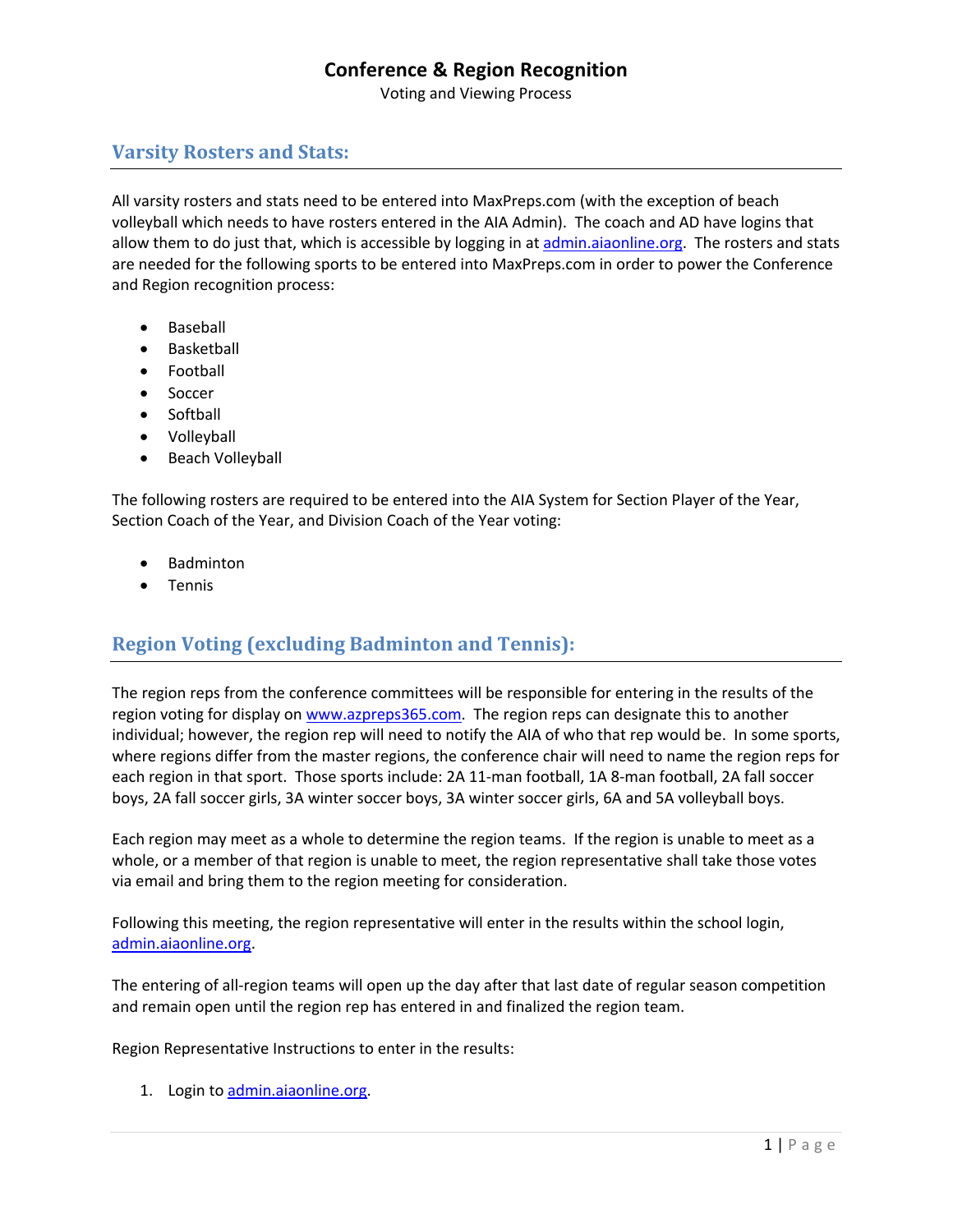Voting and Viewing Process

- 2. Click on "Recognitions" link.
- 3. Click the "Vote" link next to Region.
- 4. Click to add the recipient to each category (remember, a player must be entered into MaxPreps under rosters for that player to show, and is the responsibility of the school to do so).
- 5. The categories include:
	- a. All-Region  $1<sup>st</sup>$  and  $2<sup>nd</sup>$  Team
	- b. Region Player of the Year
	- c. Region Offensive Player of the Year
	- d. Region Defensive Player of the Year
	- e. Region Coach of the Year
	- f. Honorable Mention those that did not make a first or second team, but still should receive recognition
- 6. The region rep may save their progress as they go

When the region rep is ready to publish to the site, the region rep will click to finalize the region team and it will post to www.azpreps365.com.

## **Conference Voting (excluding Badminton and Tennis):**

The conference chair from the conference committees will be responsible for entering in the results of the conference voting for display on www.azpreps365.com. The conference chair can designate this to another individual; however, the conference chair will need to notify the AIA of who that rep would be.

Each conference may meet as a whole to determine the conference teams. If the conference is unable to meet as a whole, or a member of that conference is unable to meet, the conference representative shall take those votes via email and bring them to the conference meeting for consideration.

Following this meeting, the conference representative will enter in the results within the school login, admin.aiaonline.org.

The entering of all-conference teams will not open until all region recognition teams have been entered. At that point the ability to enter in the conference teams will open and remain open until the conference rep has entered in and finalized the conference team.

Conference Representative Instructions to enter in the results:

- 1. Login to admin.aiaonline.org.
- 2. Click on "Recognitions" link.
- 3. Click the "Vote" link next to Conference.
- 4. Click to add the recipient to each category (the recipient must have been on a first or second allregion team, or the region player or coach of the year).
- 5. The categories include:
	- a. All-Conference 1<sup>st</sup> and 2<sup>nd</sup> Team
	- b. Conference Player of the Year
	- c. Conference Offensive Player of the Year
	- d. Conference Defensive Player of the Year
	- e. Conference Coach of the Year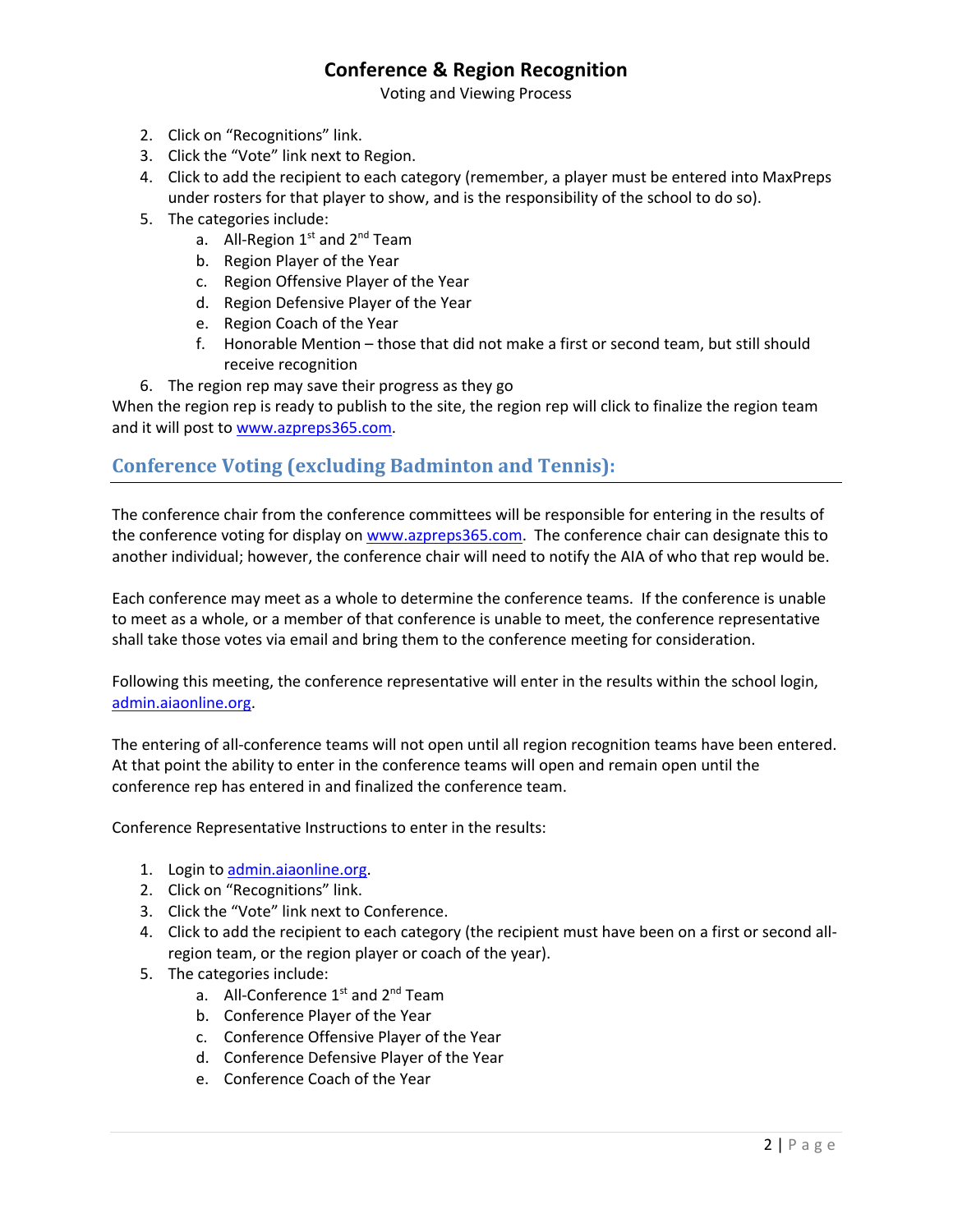Voting and Viewing Process

- f. Honorable Mention those that did not make a first or second team, but still should receive recognition
- 6. The conference rep may save their progress as they go
- 7. When the conference rep is ready to publish to the site, the conference rep will click to finalize the conference team and it will post to www.azpreps365.com.

## **Tennis and Badminton Section Voting:**

Coaches will be able to vote for section singles, doubles and coach of the year.

Section Voting Process:

- 1. Login to admin.aiaonline.org.
- 2. Click on "Recognitions" link.
- 3. Click the "Vote" link next to Section.
- 4. The categories include:
	- a. Section Coach of the Year
	- b. Doubles Team of the Year
	- c. Singles Player of the Year
- 5. Click "Cast Your Votes" next to the category to make your selections.

### Positions Recognized by Sport for All-Section and All-Division Teams

#### **Baseball**

| <b>Position</b>        | $1st$ Team | $2nd$ Team |
|------------------------|------------|------------|
| <b>Position Player</b> | q          |            |
| Catcher                |            |            |
| Pitcher                | ے          |            |

#### **Basketball (Boys & Girls)**

| <b>Position</b>      | ⊸rist ∹<br><b>Team</b> | 2 <sup>nd</sup> Team |
|----------------------|------------------------|----------------------|
| <b>All Positions</b> |                        |                      |

#### **Football**

| <b>Position</b>               | 1 <sup>st</sup> Team | $2nd$ Team |
|-------------------------------|----------------------|------------|
| Offensive Lineman             |                      |            |
| Receivers/Tight Ends          |                      |            |
| <b>Running Backs</b>          |                      |            |
| Quarterbacks                  |                      |            |
| Offensive Utility/Flex Player |                      |            |
| Defensive Lineman             | 4                    |            |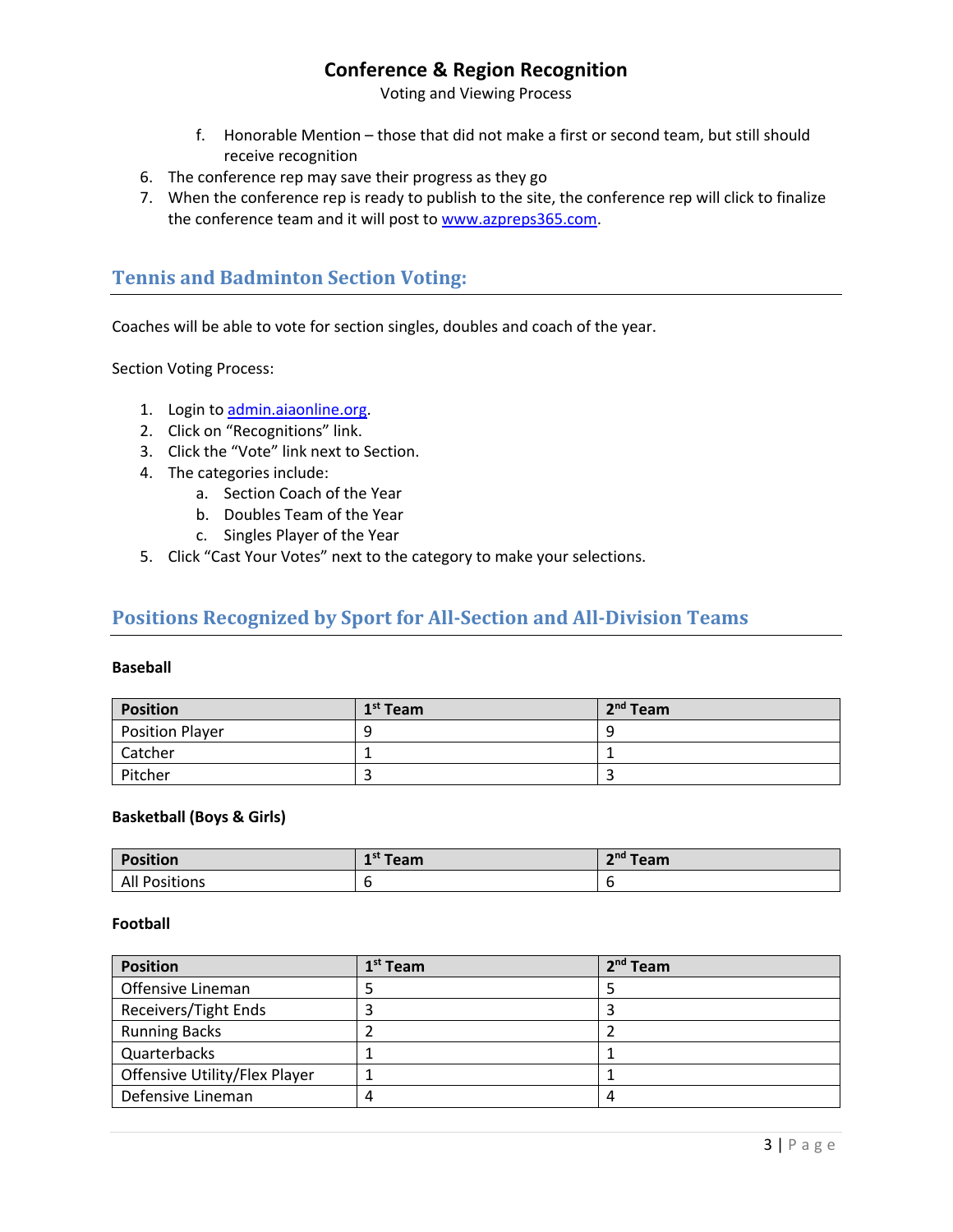Voting and Viewing Process

| Linebacker                    | 4 |  |
|-------------------------------|---|--|
| <b>Defensive Backs</b>        |   |  |
| Defensive Utility/Flex Player |   |  |
| Punt Returner                 |   |  |
| Kickoff Returner              |   |  |
| Placekicker                   |   |  |
| Punter                        |   |  |
| Long Snapper                  |   |  |

### **Soccer (Fall & Winter, Boys & Girls)**

| <b>Position</b> | 1 <sup>st</sup> Team | $2nd$ Team     |
|-----------------|----------------------|----------------|
| Forwards        | 4                    | $\overline{ }$ |
| Mid Fielder     |                      |                |
| Defenders       | $\sqrt{ }$           |                |
| Goalie          |                      |                |

#### **Softball**

| <b>Position</b>        | 1 <sup>st</sup> Team | 2 <sup>nd</sup> Team |
|------------------------|----------------------|----------------------|
| <b>Position Player</b> | Q                    |                      |
| Catcher                |                      |                      |
| Pitcher                |                      |                      |

### **Volleyball (Boys & Girls)**

| <b>Position</b>       | $1st$ Team | $2nd$ Team |
|-----------------------|------------|------------|
| Hitter/Middle Blocker |            |            |
| Setter                |            |            |
| Libero                |            |            |

### **Beach Volleyball**

| <b>Position</b>      | $1st$ Team | $\mathbf{P}^{\text{nd}}$ Team |
|----------------------|------------|-------------------------------|
| <b>All Positions</b> |            |                               |

### **Public Website Display**

To view who was selected for conference and region honors, go to the respective sport page on www.azpreps365.com and click on "Recognition".

The conference tab will display the conference honors. To narrow down to region honors, the user would select that respective region.

Messages on the Region recognition page can state the following: